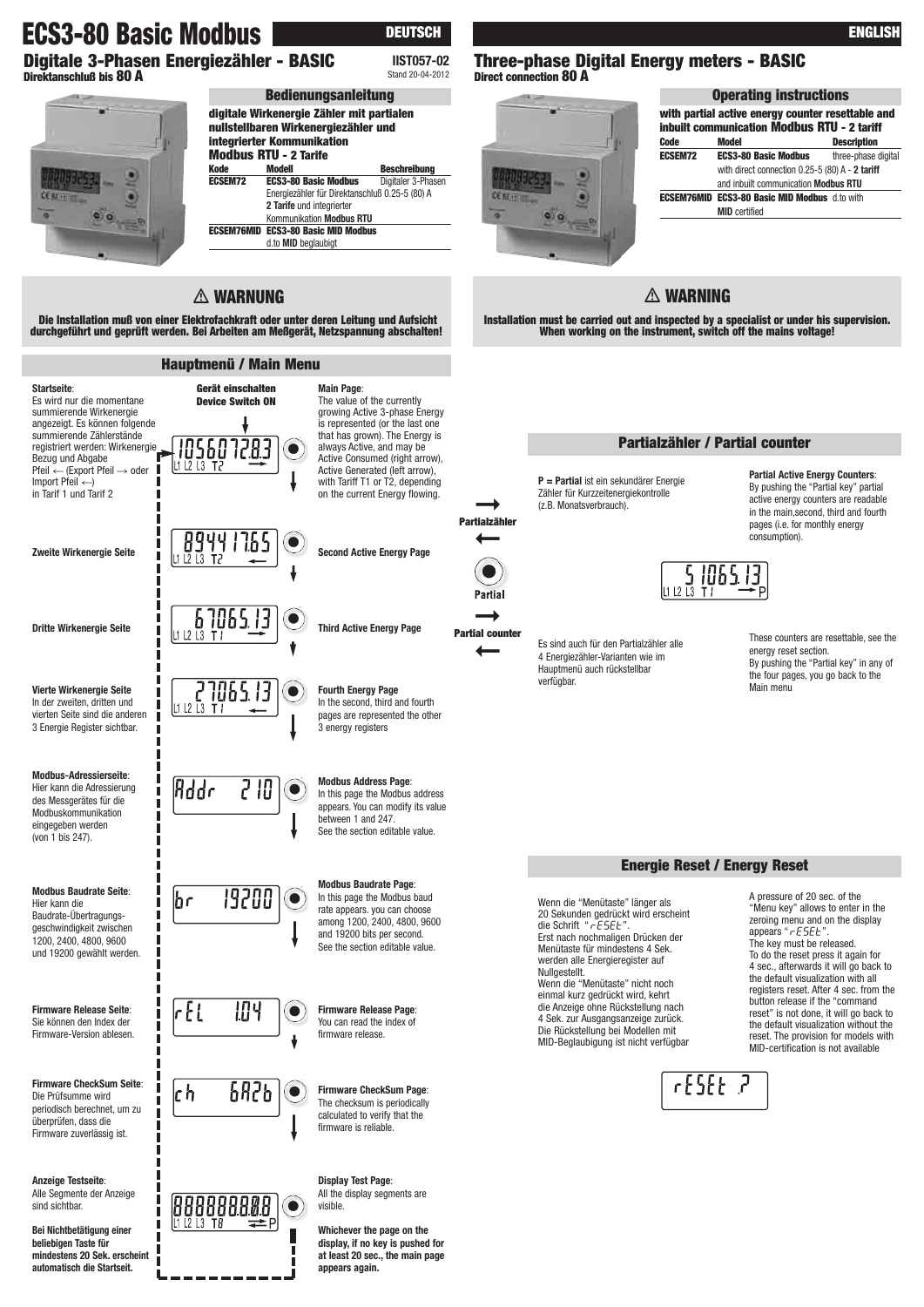

**230/400 V a.c.**

**to the meter"**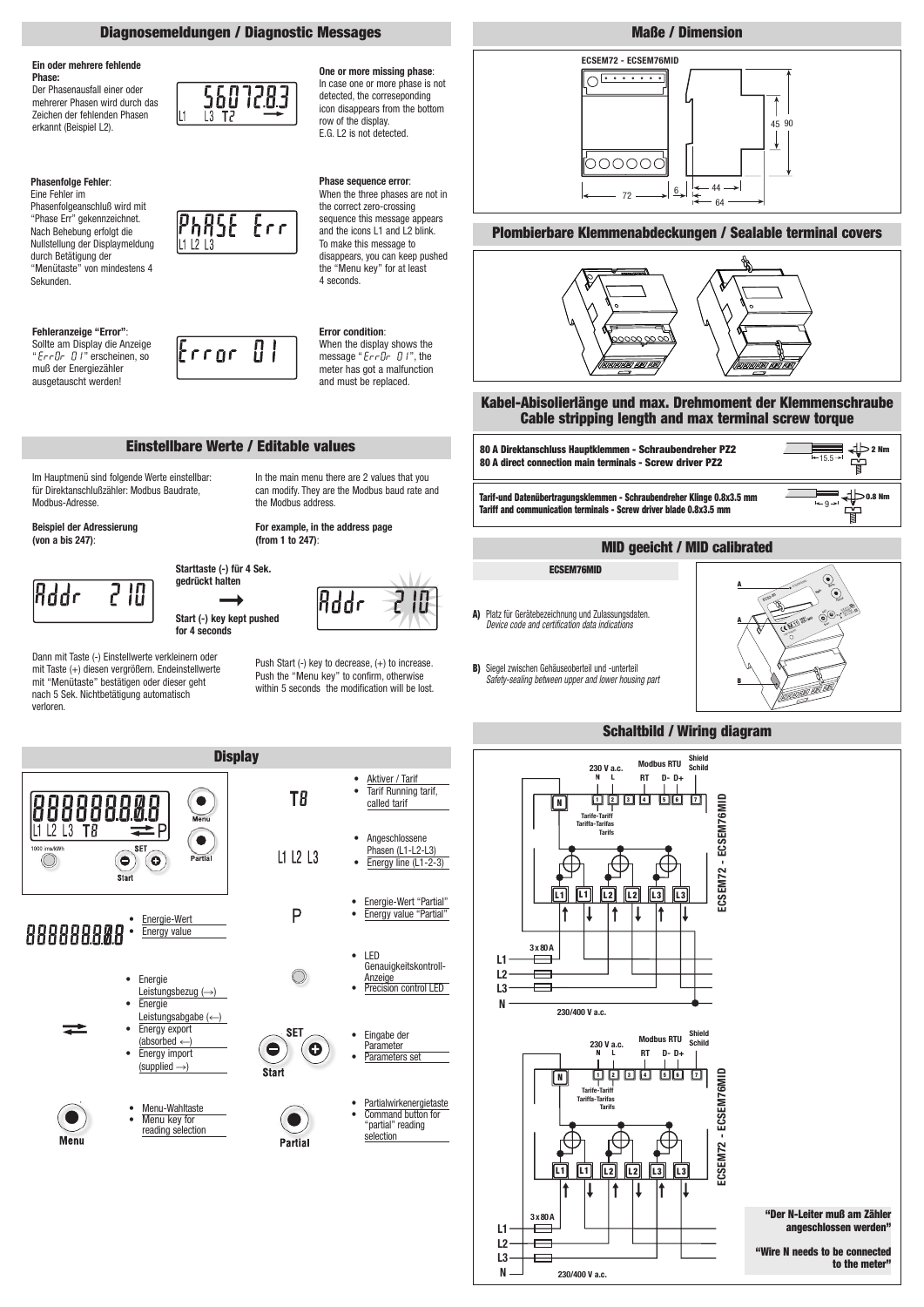| H. |  |
|----|--|
|    |  |
|    |  |
|    |  |
|    |  |
|    |  |
|    |  |
|    |  |
|    |  |
|    |  |
|    |  |
|    |  |
|    |  |
|    |  |
|    |  |
|    |  |
|    |  |
|    |  |
|    |  |
|    |  |
|    |  |
|    |  |
|    |  |
|    |  |
|    |  |
|    |  |
|    |  |
|    |  |
|    |  |
|    |  |

 $\overline{\phantom{a}}$ 

## **Technical data**

Data in compliance with EN 50470-1, EN 50470-3

**ENGLISH**

| <b>General characteristics</b>                                                        |                                        |  |  |
|---------------------------------------------------------------------------------------|----------------------------------------|--|--|
| • Housing                                                                             | <b>DIN 43880</b>                       |  |  |
| • Mounting                                                                            | EN 60715                               |  |  |
| • Depth                                                                               |                                        |  |  |
| <b>Operating features</b>                                                             |                                        |  |  |
| • Connection<br>· Storage of energy values and configuration digital display (EEPROM) | three-phase load (n° wires)            |  |  |
| · Display tariffs identifier                                                          | for active energy                      |  |  |
| <b>Supply</b>                                                                         |                                        |  |  |
| · Rated supply voltage Un                                                             |                                        |  |  |
| • Operating range voltage                                                             |                                        |  |  |
| • Rated frequency fn                                                                  |                                        |  |  |
| • Rated power dissipation (max. for phase) Pv                                         |                                        |  |  |
| <b>Overload capability</b>                                                            |                                        |  |  |
| • Voltage Un                                                                          | continuous: phase/phase                |  |  |
|                                                                                       | 1 second: phase/phase                  |  |  |
|                                                                                       | continuous: phase/N                    |  |  |
|                                                                                       | 1 second: phase/N                      |  |  |
| • Current <i>Imax</i>                                                                 | continuous                             |  |  |
| <b>Display (readouts)</b>                                                             | momentary (10 ms)                      |  |  |
| · Connection errors and phase out                                                     | discernible from phase-sequence indic. |  |  |
| • Display type                                                                        | LCD                                    |  |  |
|                                                                                       | digit dimensions                       |  |  |
| · Active energy: 1 display, 9 digit                                                   | min. measuring energy                  |  |  |
| + display import or export (arrow)                                                    | max. measuring overflow                |  |  |
| • Instantaneous tariff measurement                                                    | 1 display, 1-digit                     |  |  |
| · Display period refresh                                                              |                                        |  |  |
| <b>Measuring accuracy</b>                                                             |                                        |  |  |
| • Active energy                                                                       | acc.to EN 50470-3                      |  |  |
| <b>Measuring input</b>                                                                |                                        |  |  |
| • Type of connection                                                                  |                                        |  |  |
| · Voltage Un                                                                          | phase/phase                            |  |  |
|                                                                                       | phase/N                                |  |  |
| • Operating range voltage                                                             | phase/phase<br>phase/N                 |  |  |
| • Current <i>Iref</i>                                                                 |                                        |  |  |
| • Current <i>Imin</i>                                                                 |                                        |  |  |
| . Operating range current (Ist  Imax)                                                 | direct connection                      |  |  |
| • Frequency                                                                           |                                        |  |  |
| • Input waveform                                                                      | sinusoidal                             |  |  |
| • Starting current for energy measurement (Ist)                                       |                                        |  |  |
| <b>Optical interfaces</b>                                                             |                                        |  |  |
| · Front side (accuracy control)                                                       | LED                                    |  |  |
| <b>Safety acc. to EN 50470-1</b>                                                      |                                        |  |  |
| · Indoor meter                                                                        |                                        |  |  |
| • Degree of pollution                                                                 |                                        |  |  |
| • Operational voltage<br>· Protective class (EN 50470)                                |                                        |  |  |
| · Impulse voltage test                                                                |                                        |  |  |
| • AC voltage test (EN 50470-3, 7.2)                                                   |                                        |  |  |
| • Housing material flame resistance                                                   | <b>UL 94</b>                           |  |  |
| • Safety-sealing between upper and lower housing part (mod. ECSEM76MID)               |                                        |  |  |
| <b>Embedded communication</b>                                                         |                                        |  |  |
| • Modbus RTU                                                                          | RS-485 - 3 wires - up to 19.200 bps    |  |  |
| <b>Connection terminals</b>                                                           |                                        |  |  |
| • Type cage main current paths                                                        | screw head $Z +/-$                     |  |  |
| • Type cage pulse output                                                              | blade for slotted screw                |  |  |
| • Terminal capacity main current paths                                                | solid wire min. (max)                  |  |  |
|                                                                                       | stranded wire with sleeve min. (max)   |  |  |
| • Terminal capacity pulse output                                                      | solid wire min. (max)                  |  |  |
| <b>Environmental conditions</b>                                                       | stranded wire with sleeve min. (max)   |  |  |
|                                                                                       |                                        |  |  |
| • Mechanical environment<br>• Electromagnetic environment                             |                                        |  |  |
| • Operating temperature                                                               |                                        |  |  |
| · Limit temperature of transportation and storage                                     |                                        |  |  |
|                                                                                       |                                        |  |  |
|                                                                                       |                                        |  |  |
| · Relative humidity (not condensation)<br>• Vibrations                                | 50 Hz sinusoidal vibration amplitude   |  |  |

(**\***) **For the installation in a cabinet at least with IP51 protection.**